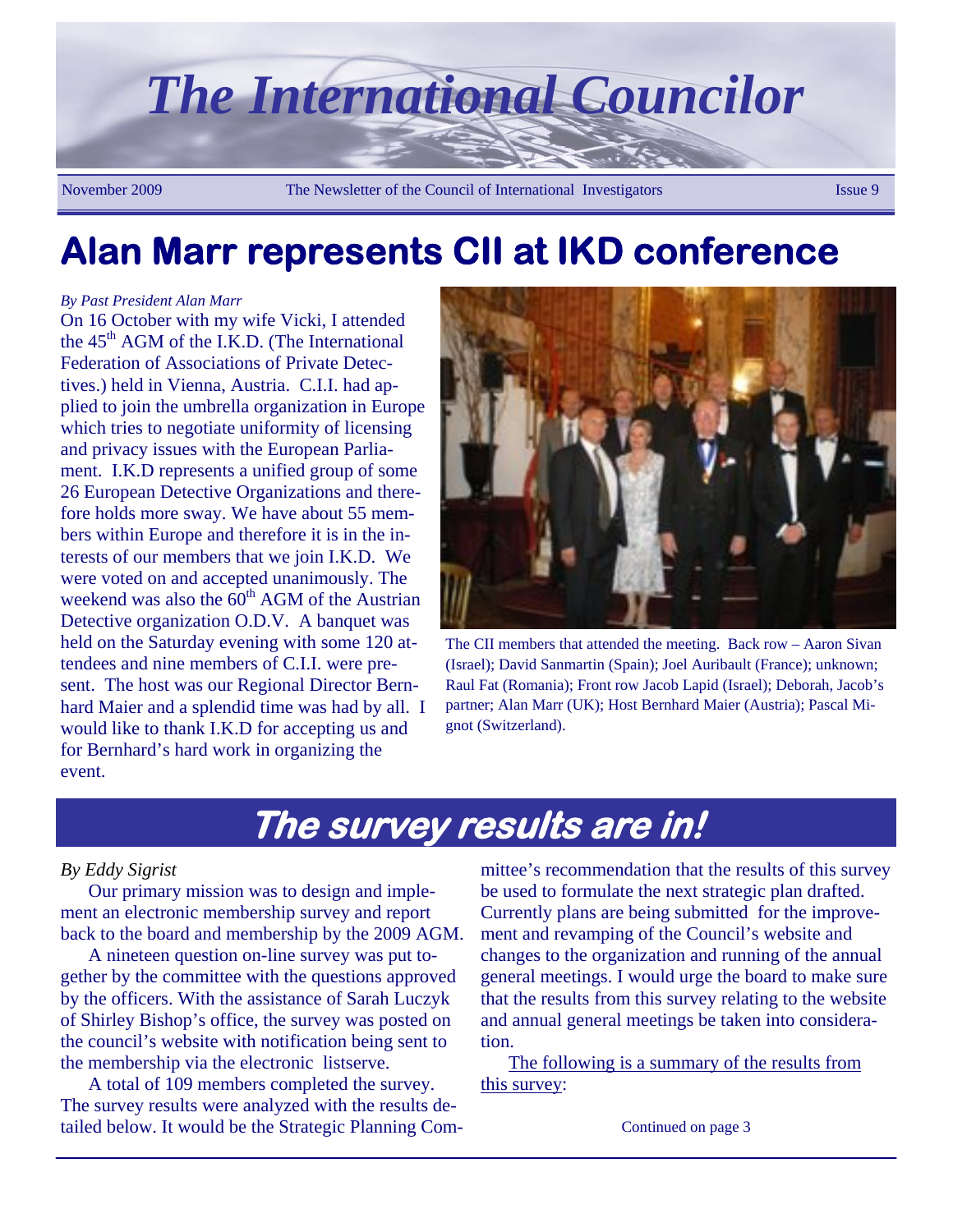**Empire Investigations rows its way to gold!** 



The women's quad sponsored by Empire Investigation in Pittsburgh raced against 17 boats in the Head of Charles Regatta in Boston . Not only did the team of Eva Szigethy (Bob Kresson's wife), Heather Wakeley, Melissa Rice and Jessica Archibald battle high winds, freezing rain, and 37 degree temperature during the almost 3 mile race, they rowed their way to the first place medal. All four women are expert rowers.

## OUR FAST SOURGE IN EUROP **since 1978**

**Detectiv Consulting International GmbH** 



### **GI: Insurance Fraud Service**

CEO: Juergen Fritz Hebach (Member of CII WAD BA)

Fon: +49 171 410 74 11 - Fax: +49 30 433 533 1

E-Mail: fritz.cii-berlin@web.de - Internet: www.dci.name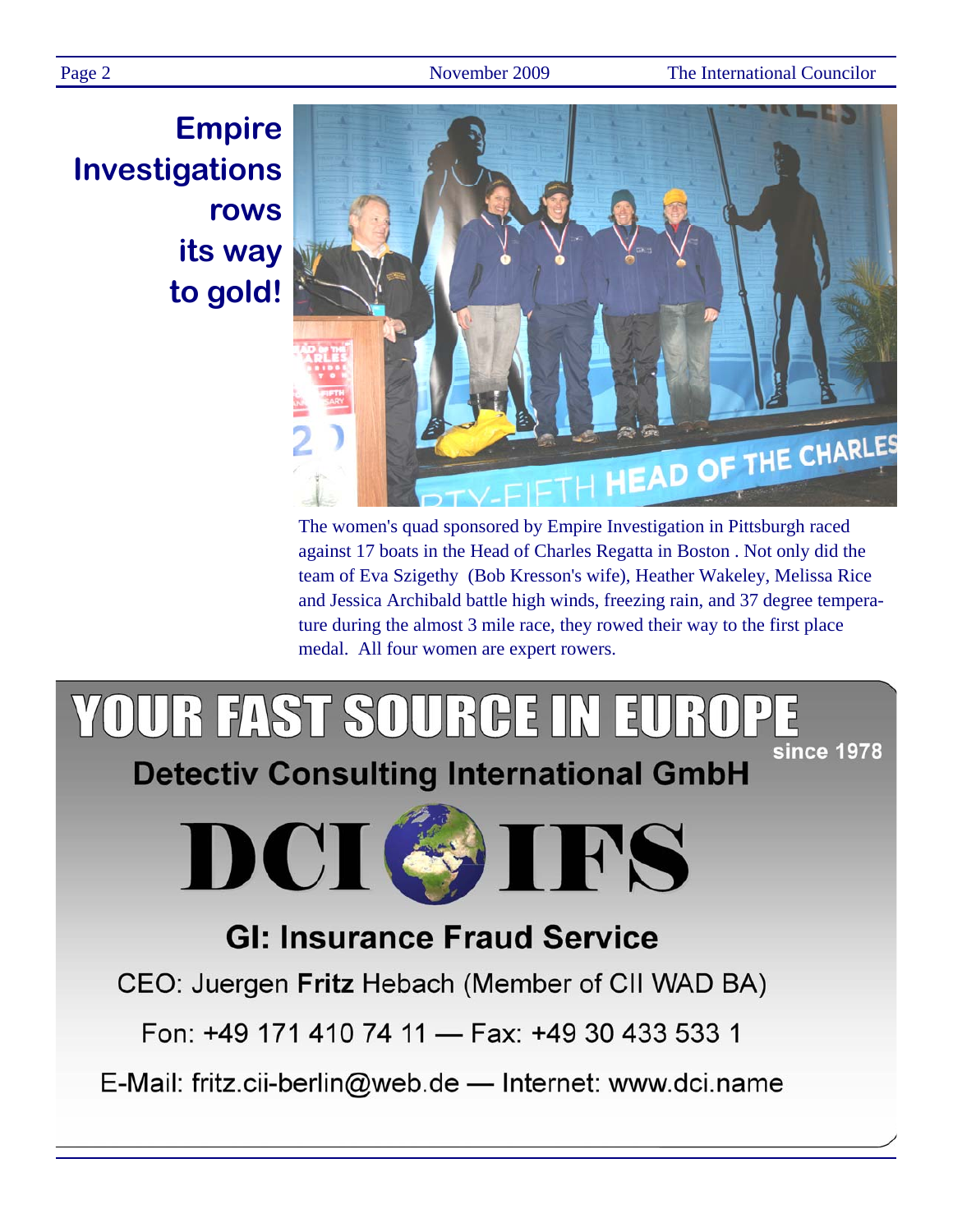# **The survey results are in!**

Continued from page 1

#### **AGM summation**

A convenient location strongly influences membership attendance.

September and October are the preferred months

North America and Europe will achieve significantly higher attendance rates than other regions.

Attendance is significantly reduced when cost exceeds USD 3,000.

A strong professional speaker program, with topics of interest to all members and not limited to a particular geographical region positively influence members decision to attend.

Regional meetings would be strongly supported and most members would attend an AGM in the same year.

### **CII Website summation**

Presently the CII website is used by members to source contact details, read the CII newsletter and look for information on upcoming events.

Members expressed a preference to keep the member directory open to public access.

Members would like the CII website to be upgraded. This includes modernizing the website and search engine optimization, a news section, educational material and a CII brochure for marketing purposes.

### **Survey results**

### **Convenience in getting there**

83% responded that a convenient location will influence their decision to attend.

14% did not consider location to be a factor in their decision. **Time of year** 

28% would not likely attend an AGM in July 22% would not likely attend an AGM in August

### **CII New Applicants**

Kelly Eugene Riddle Kelmar & Associates Inc., San Antonio, Texas

Charles William Rettstadt Research North Inc., Petoskey, Michigan

Anne Styren Profile Intelligence AB Stockholm, Sweden 46.8.645.9045

17% would not likely attend an AGM in September

11% would not likely attend an AGM in October

28% would not likely attend an AGM in November

#### **Cities**

London, San Francisco, New York and Paris are four favorites with interests shown for Hawaii, Vancouver, Los Angeles, Boston, Washington DC and Hong Kong.

7% would not likely attend an AGM in North America

13% would not likely attend an AGM in Europe

30% would not likely attend an AGM in South America

33% would not likely attend an AGM in Asia

36% would not likely attend an AGM in Far East / Australia

47% would not likely attend an AGM

#### Continued on page 4



### **FEEL SECURE ABOUT** YOUR EUROPEAN INFORMATION

If your clients do business in Europe, they might ask you: How big is this company really? Do they have sufficient funds? Can I trust them with my merchandise? The need for trustworthy information doesn't stop at the border.

ISIS Europe - a cooperation of well-established investigators in 12 countries - can help you get answers. With our local knowledge and experience, we respond quick and thoroughly to your inquiries. So you can offer your clients the answers they need.

Visit us at www.feelsecure.eu.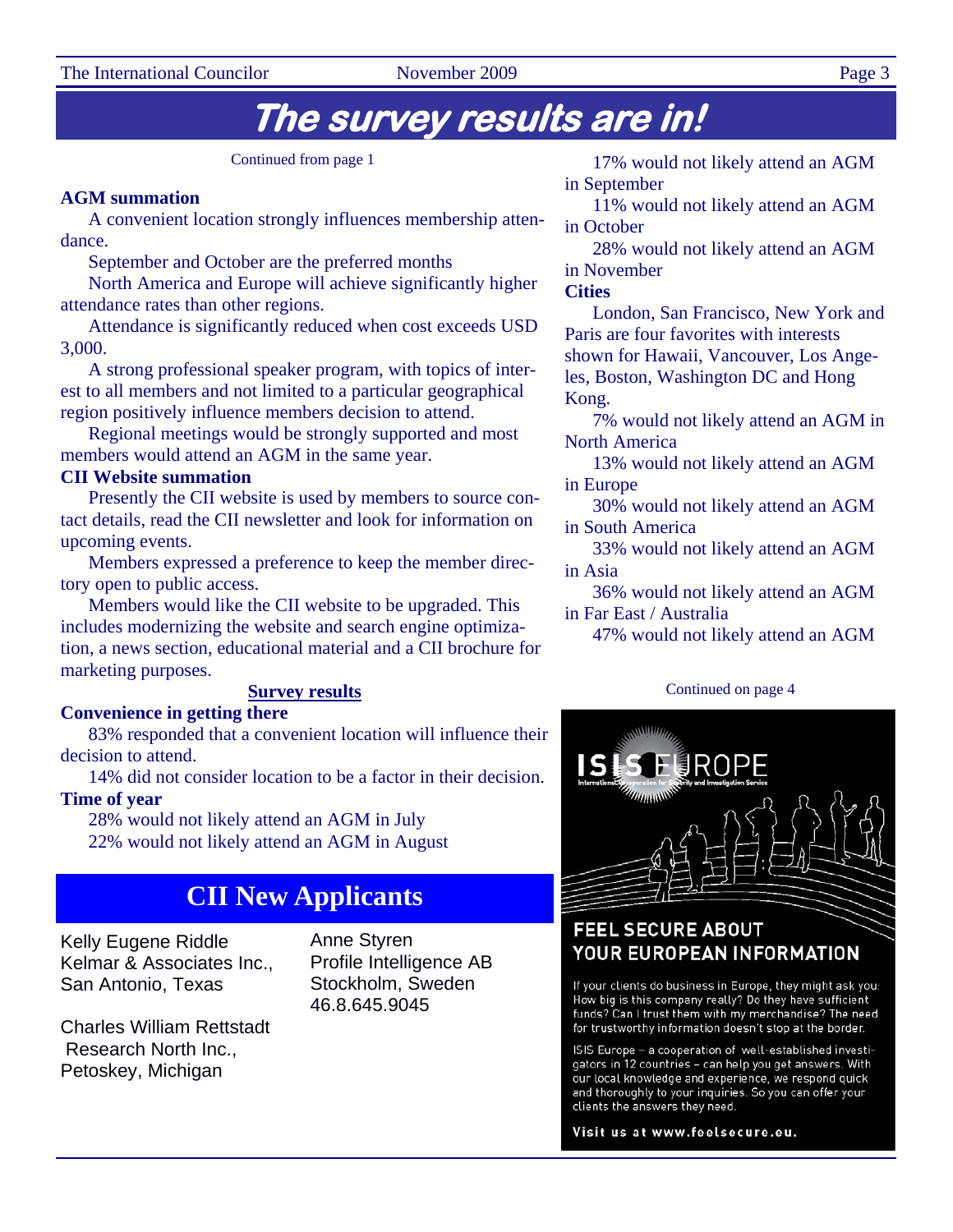### **Audit Committee Report as of December 31, 2008**

The Audit Committee (the "Committee") of the Council of International Investigators (the "CII" or "Council") conducted a review of the financial statements (F/Ss") covering the year 2008 (January  $1<sup>st</sup> - De$ cember  $31<sup>st</sup>$ , 2008). In completing this review, we the "Committee" inspected the records sent to us, which included, the Balance Sheet, Profit & Loss Report, Profit & Loss Detail (detailed list of revenue and expenses) as well as the completed Federal Tax Returns (forms 990-EZ & 990-T). Our inspection was made in

accordance with established guidelines. The organizations financial statements are prepared on a cash basis in accordance with principles adopted by the "Council" and approved by the board and its membership. Our responsibility is to express an opinion on these financial statements based on our audit.

We have taken steps to see that the accompanying financial statements present fairly, in all material

#### Continued on page 7

**The survey results are in!** 

Continued from page 3

#### in Africa

#### **Cost of attending an AGM**

USD 1000 – USD 2000 5% would not likely attend

USD 2000 – USD 3000 39% would not likely attend

USD 3000 – USD 4000 64% would not likely attend

USD 4000 – USD 5000 71% would not likely attend

USD 5000 75% would not likely attend

#### **Topics**

Topics of interest broadly included, international fraud investigations, international due diligence, international asset searches, surveillance, new technology and business development.

These topics seem applicable and of interest to all members and are not limited to a particular geographical region.

#### **Professional vs member speaker**

61% would likely attend with professional speakers 41% would likely attend with member speakers

A strong professional speaker program would likely increase attendance at an AGM.

#### **Comments**

The best of the comments include:

Useful seminars with cutting edge information and professional experts speakers.

Implemented CII guidelines to increase conference attendance are not being followed

Make certain that classes are taught by real professionals with a serious well planned message.

Conference is too long

Cost, accessibility and professional speakers influence my decision for attending.

#### **Regional meetings**

99% would likely attend a regional meeting in their area

22% would not likely attend an AGM in the same year they attend a regional meeting

#### **CII website**

The three primary reasons to visit the CII website are; member contact details, CII newsletter and upcoming events

95% would visit the CII website to read / access articles relevant to the industry.

45% would use a blog page added to the website 72% prefer the membership directory to stay

open to public access.

### **Recommend changes to the CII website**

Improve functionality of member search.

Industry news / members in the news

Advertising

Educational material

Upgrade look and feel, modernize

CII brochure

### **General comments**

Marketing of the CII website to chambers of commerce and other business sectors.

Invest in modernizing website and search engine optimization. More regional content

### **What can members do for the CII**

The majority stated that they will continue promoting the CII, introduce new members, and become more active members themselves.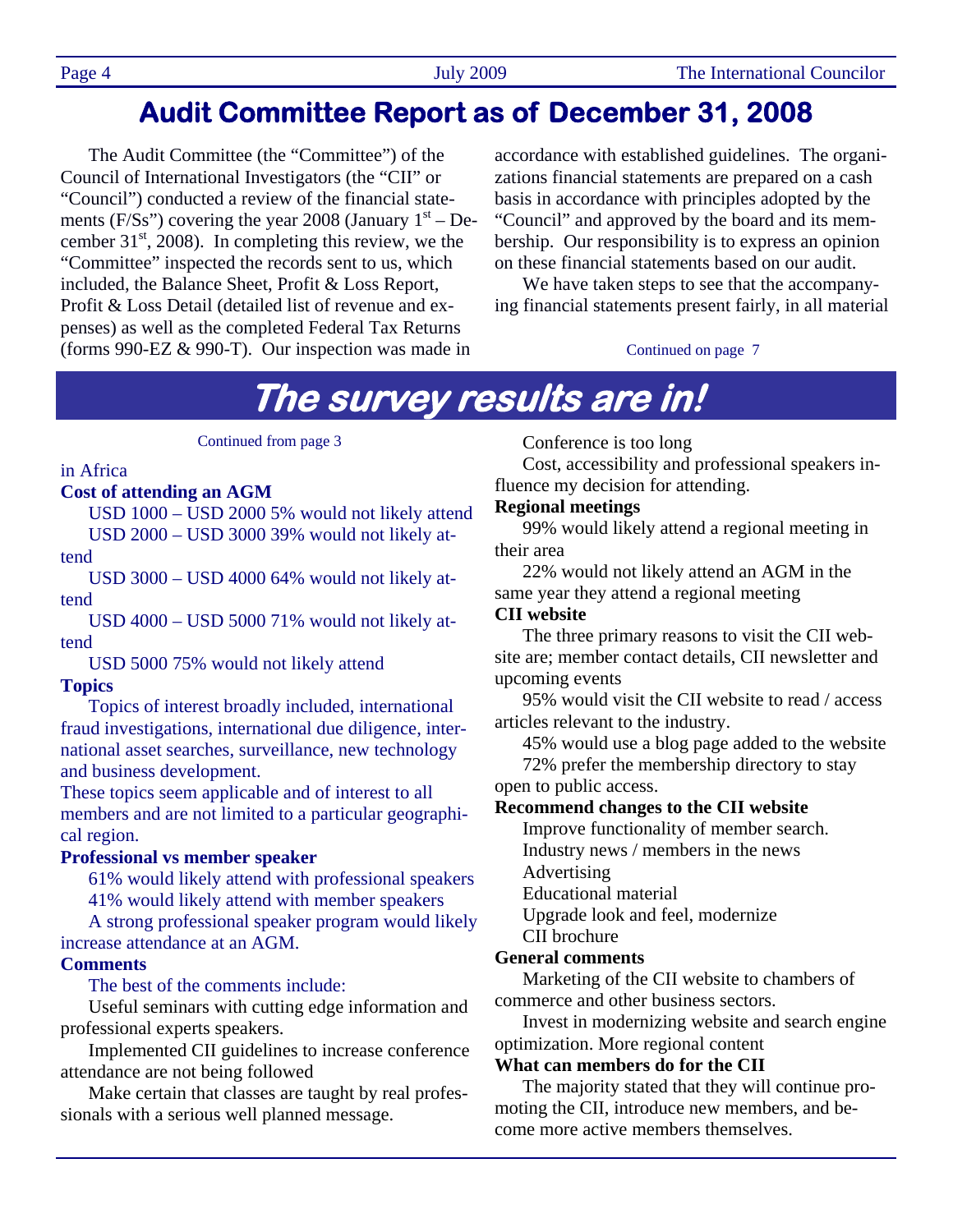# **DateCheck phone app gets the 411 on suitors**

Back in the day, a single man or woman would meet someone intriguing, collect his or her phone number, then head home to pump friends, family and colleagues for information.

Do you know this guy? Is she seeing anyone? Is he nice? Does she make a decent living?

Today, a new mobile phone program called Date-Check has streamlined that process. Instead of surveying friends and family for information, singles can plug in a name, phone number or e-mail address and plumb a slew of public databases to find out if Mr. or Ms. Seemingly Wonderful is married, a convicted felon or worse, a weekend clog dancer.

And they can do it while the person of interest is, say, ordering a drink at the bar or visiting the loo.

"In the time it takes to redo your lip gloss, you can check all this stuff out," DateCheck's promotional video touts. "It's like having a private investigator right in your purse."

Digging up dirt on a date is nothing new, of course.

"There are two kinds of people — those who Google their dates and those who lie about it," said Dan Nainan, a 28-year-old professional comedian from Manhattan, who said he's used the Web to find out if dates had criminal convictions or were lying about their age. "Who wouldn't Google someone if they were going to go out or do business with them?"

Background checks, through a private detective or online services such as USSearch.com, RecordsRegistry.com, eFindOuttheTruth.com, DateSmart.com or DateDetectives.com (which partners with Intelius, the company that came up with the DateCheck app), have become more prevalent, especially as friendly fix-ups have given way to stranger dating through online dating sites.

 "There was a time when people thought it was rather unromantic, when they looked down on checking someone out, but in the past five years, investigating a date has definitely become more acceptable," said Vicki Siedow, a Los Angeles private investigator. "I just did one this weekend for a client who checks out everyone. Even before she meets a guy for coffee, she has me do a background check on him."

John Arnold, co-founder and executive vice president of business development at Intelius, said the

number of singles using the company's online investigative services to check out dates was one of the reasons Intelius decided to create the DateCheck phone app.

The program is still under review by Apple for its iPhone and Research In Motion (maker of BlackBerrys), but is available for Android phones such as the Google G1 and myTouch, as well as Motorola's new Cliq.

"We run periodic surveys of our customers and one of our larger responses was in the dating space," he said. "It seemed an appropriate direction to go when we kicked off our flagship mobile app."

Intelius' information comes from public records and publicly available sources such as departments of corrections, courts, sex offender registries, property deed and tax assessor records, with DateCheck's "dirt" divvied into five specific areas.

The "Sleaze Detector" checks for criminal convictions, sex offenses and other red-flag raising issues while "\$\$\$\$" looks up property ownership information (including assessed property values).

Other features delve farther: "Compatibility" gives users a birth date and offers astrological insights; "Interests" gleans employment, education and social networking data; and "Living Situation" finds out who, exactly, the person is sharing his or her home with (a wife? a boyfriend? his mother?) by tapping property — and other — public records.

Some data is free, but the juicy stuff (specifics on criminal convictions, lists of aliases, bankruptcy records) requires a fee — anywhere from \$1.95 to find out the names and ages of the people sharing a potential love interest's home (information on children under 18 is not provided) to \$39.95 for a full background check.

And yes, DateCheck can be a bit of a tease.

"The summary level of Sleaze Detector — the free level — is very bare bones," said Arnold. "You'll get a summary of the criminal records associated with a name, such as, 'We found three criminal records for John Smith in the state of Washington.' But if you want to know if someone has a protection order against them for domestic violence, you have to pay for it."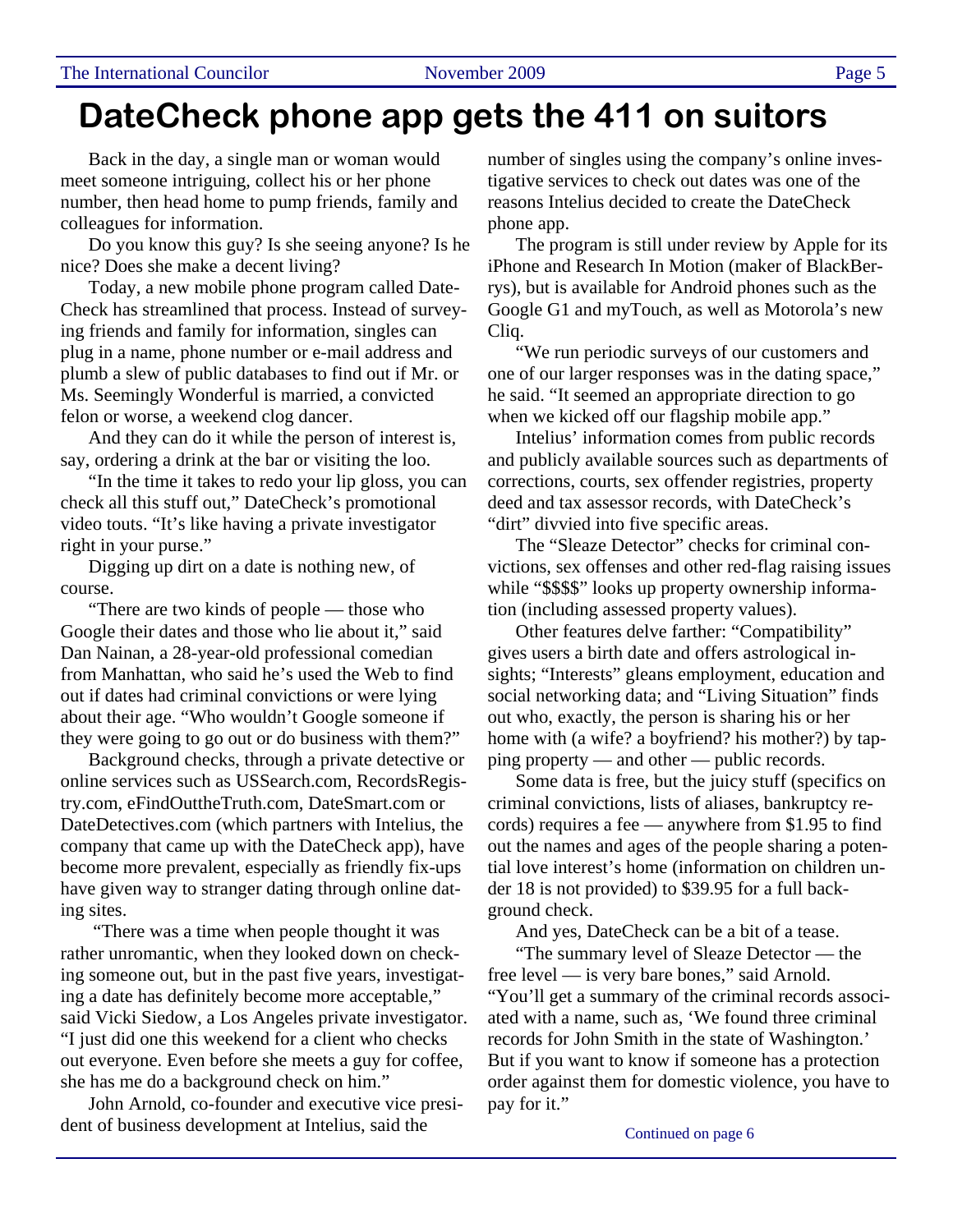# **DateCheck phone app gets the 411 on suitors**

#### Continued from page 5

As it turns out, many women are more than happy to do just that.

Lisa Oldham, a 42-year-old business owner from Dallas, gladly ponied up \$39.95 to Intelius to check out a man she met via an online site who seemed a little hinky.

 "He kept asking me out and calling me after that first date but something didn't feel right, so I ended up investigating him," she said. "I found out that he'd been in jail for grand theft auto and had a string of stolen and fraudulent check charges. I ran as far and fast as I could."

Oldham said safety — for herself, her children and her assets, such as the PR business she built from scratch — is her main concern when it comes to rooting around in a date's business, although she acknowledges there can be other motivations.

"There are people who use it as a tool to find out how much somebody makes, but I think most people just want to find somebody's who's honest and trustworthy and who's safe," she said. "I have two kids, a successful business. These things could be put in jeopardy if I allow someone in who's a smidge shady."

Would she use a phone app to get the 411 on someone she'd just met? "Just plugging in an e-mail address to get instant information about somebody sounds creepy," she said. "It's pretty Orwellian. For me, it's more of a case-by-case scenario. You have to have faith in people right out of the gate."

#### **Uses and abuses**

Stephen Lichtenstein, professor of law at Bentley University in Waltham, Mass., said he understands singles wanting to avoid predators or people who are married, but digging around in a stranger's life without their knowledge may not be the way to go about it.

"Some things that are legal are not necessarily ethical," he said. "If somebody meets me in a bar and gives my information to some third party that I don't know and they do a background check on me, even though it's public information, why not at least contact me and say, 'X has inquired about you and we're going to do a background check.' I do have a problem with this ethically." It's not the first time Intelius' information services have raised questions. In early

2008, the company withdrew a plan to compile a cell phone directory of 90 million numbers after drawing fire from consumers and privacy advocates.

Lichtenstein also worries that DateCheck's vast network of instantly available information could be used not for good, but for evil.

"This to me smells like an opportunity for somebody who wants to stalk somebody," he said. "My main concern is the misuse of it."

Intelius' Arnold, who's been married for 21 years (and no, he didn't investigate his wife), argues that DateCheck is more about leveling the playing field than putting tools into the hands of creeps.

"The creeps are already armed up," he said . "They're way ahead of the game. This is more of a way for consumers to fight back. This is an 'in the moment' application so when you meet someone and you're away from home, you can make the decision to either engage or politely move on."

#### **Grain of salt**

Siedow, the private investigator, said she, too, is all for dating safety, but worries singles could be lured into a false sense of security because of data that doesn't show up. Or, she said, a person's name could be confused with someone else's, resulting in a scenario where an innocent man or woman is labeled as a criminal.

"In this day and age with everything that's out there, I think it's foolish not to check (people out)," she said. "But you have to remember to take the information with a grain of salt.

"People need to be very aware of the limitations. It could lead to false positives or false negatives and it could be used in ways that are not intended."

For singles such as Oldham, though, hooking up with a pocket-sized dating detective seems a bit like dating itself — a mixed blessing.

"It's a great way ... to catch red flags, but it does open up the possibility that people will find out where you live, what property you own, what your house is worth, what your house looks like," she said. "That's the chance you take with technology these days. I'm sure Google maps will soon be able to see in my underwear drawer."

*-Submitted by Sheila Ponnosamy and taken from MSNBC On Line web news*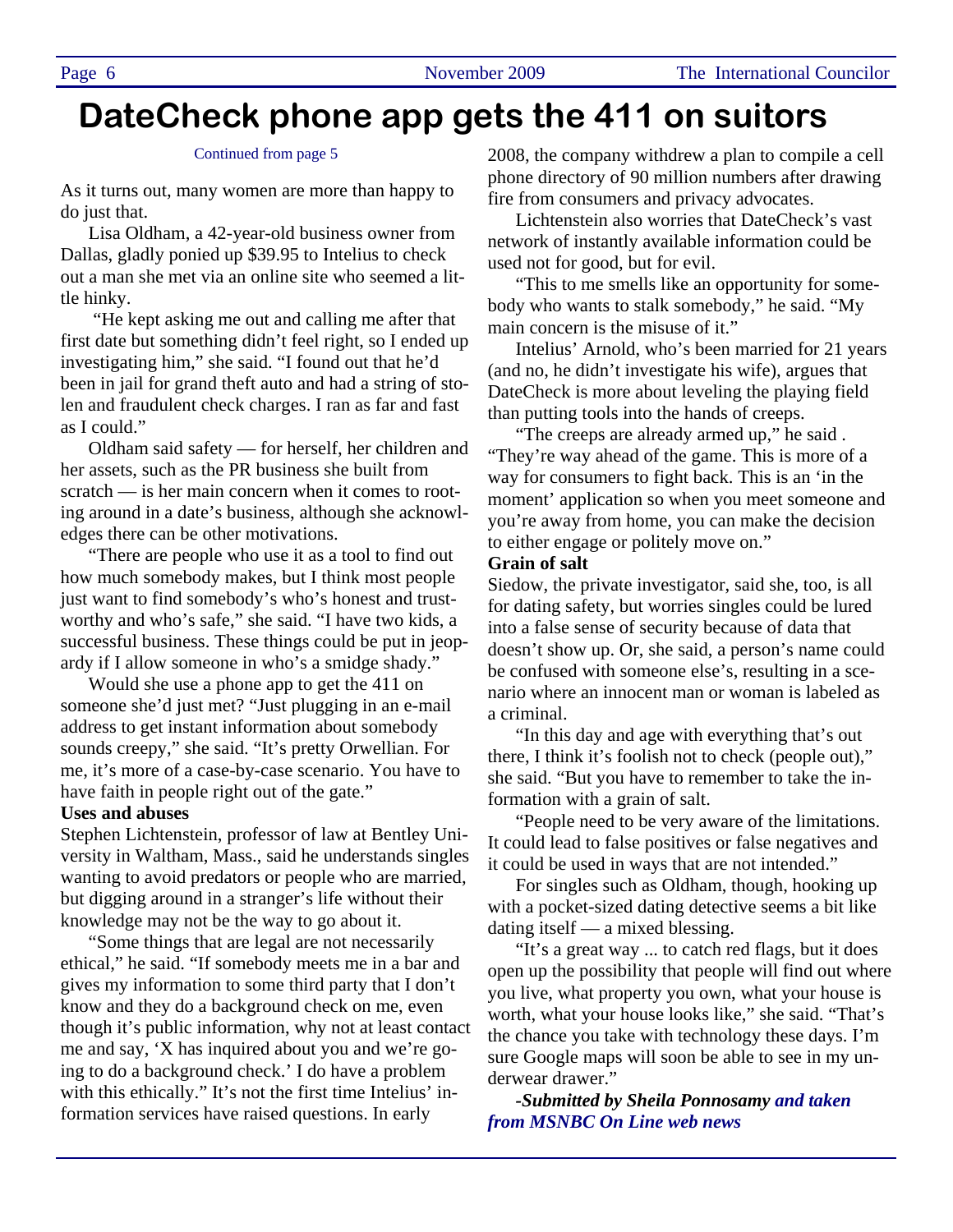# **2nd Vice President's Report**

This year has been a challenging year for the  $2<sup>nd</sup> VP$  who's brief is a small one, with the exception of arranging the 2010 AGM and being a member of the legislative committee there is very little else to do apart from being ready to man the pumps in an emergency once one has been directed to the fire. Luckily this year there have only been a few incidents where I thought I would have been of assistance but I was not called for. So what have I been doing?

As I am responsible for the 2010 AGM which is being held in Cardiff, Wales. I have been to Cardiff twice since last years AGM once in November last and again in June this year. On the committee is myself, Mark Jones and our local host Laurence Brown. Each trip was for a 2 day period. I will take this opportunity now to commend Laurence on a great job he is doing on the ground. Much has been achieved during these visits and I can say that Cardiff will be as good if not better than the 2005 Lisbon AGM.

I have been in constant communication with the  $1<sup>st</sup> VP$  in that role and her role as the legislative committee. We have been working on pushing this organization onto greater things and bring it up to the 21st century. We have also been working on what other duties the  $2<sup>nd</sup> VP$  should be responsible for and the  $1<sup>st</sup> VP$  is working on this.

Being involved in 2 AGM's on the front line I have been look-

ing at how AGM's are arranged, paid for and how their content are put together. I have worked on a plan that if adopted will make the organization easier with better content and better education subjects making each AGM as good as the one before.

I have been looking at the way we are seen by prospective clients and members alike. What was the feed back? 'Old, stuffy, gentlemanly club like'. Not the international association of professionals we see ourselves to be. This is an area that I have been looking at and I have produced my ideas and recommendation in another report. (Unfortunately not provided here.)

As I mentioned earlier the  $2<sup>nd</sup> VP$  does not have a great deal to do so one has to make work for oneself, I do think though that who ever is  $2<sup>nd</sup> VP$  they should use their time wisely working on policy that they can work through in the 1<sup>st</sup> VP position so they are well prepared for the President's job with a well thought out agenda and policies that will work and be for the good of the council.

Roy K Whitehouse CFE CII

### **Audit Committee Report as of December 31, 2008**

#### Continued from page 4

respects, the financial position of the "Council" at December 31, 2008: and that its changes in the net assets and its cash flows for the year then ended are in accordance with the principles authorized by the Council of International Investigators on a basis consistent with that of the preceding year. The standards mentioned require that we plan and perform the audit to obtain reasonable assurance about whether the financial statements are free of material misstatement. An audit includes examining, on a test basis, evidence supporting the amounts and disclosures in the financial statements. An audit also includes assessing the accounting principals used and significant estimates made by management, as well as evaluating the overall financial statement presentation. We believe that our audit provides a reasonable basis for our opinions.

In our opinion, the financial statements referred to above present fairly, in all material aspects, the assets, liabilities and retained earnings of CII as of December 31, 2008 and its revenue, expenses and reconciliation of retained earnings for the fiscal year then ended and also presently fairly allowable costs, membership fees as charged in accordance with the CII constitution.

It is noted that the Council reports its financial results in US dollars. As indicated above, the Council uses cash based accounting for U. S. tax purposes. The CII follows the calendar year for both its fiscal year and for Tax reporting. In this case, although the association incurred no federal tax liability in 2008, corporate tax returns, forms 990EZ and 990-T, were filed in July of 2009 within the extension period granted for filing 2008 returns. We the Committee reviewed the 2008 tax returns, which were prepared by PATTI LARSON, who was commissioned to do so by the Councils Administrator, Shirley Bishop Inc. ("SBI").

Our inspection or "audit" is not meant to be construed as an "audit" or opinion by a Certified Public Accountant (or Certified Management Accountant/Chartered Accountant). This report is intended solely for the information and use of the audit committee, executive board, board of directors and membership of the Council of International Investigators and is not intended to be and should not be used by anyone other then these specified parties.

*Sincerely, The CII Audit Committee–*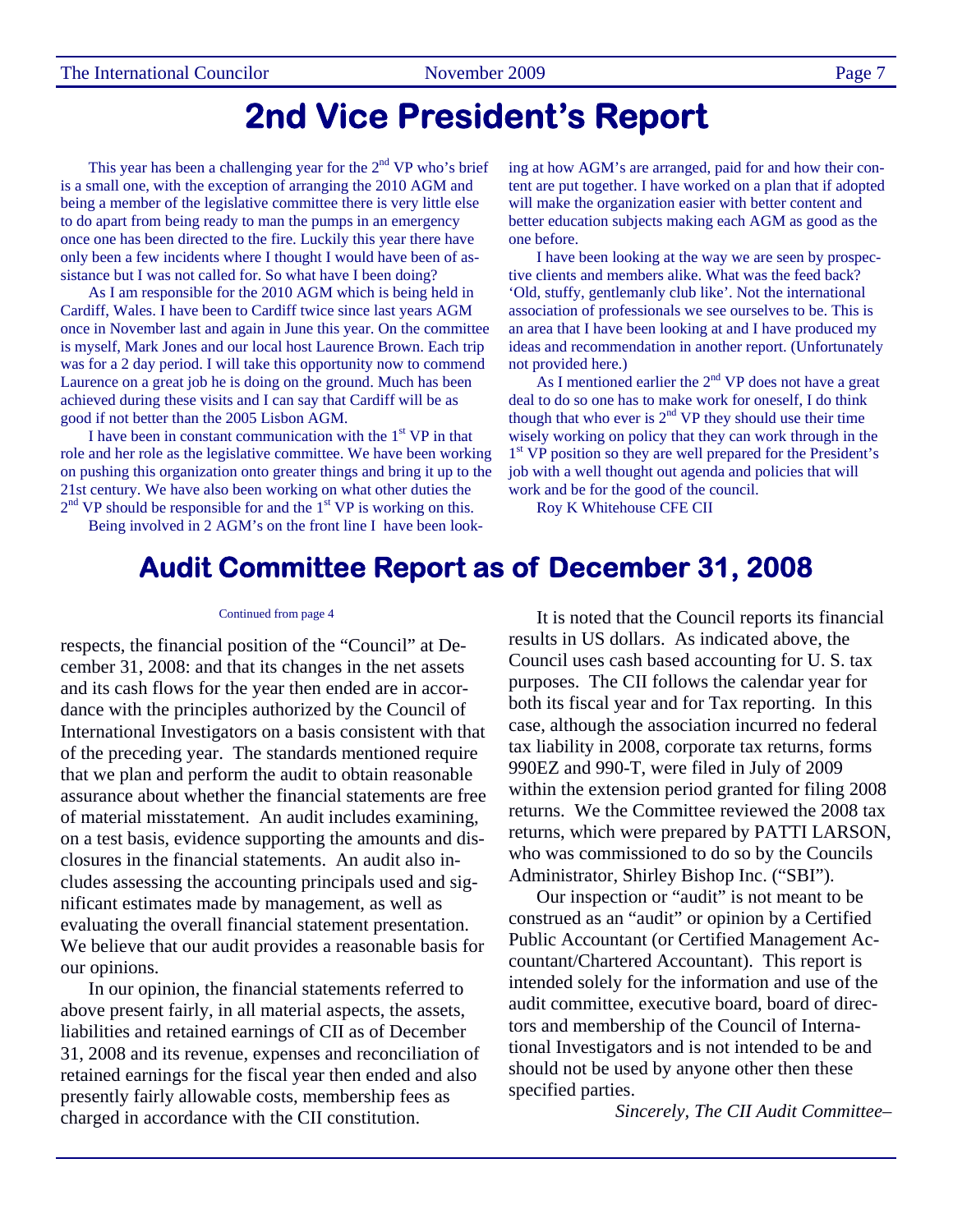Page 8 **November 2009** The International Councilor

# **Insurance Firms Tell Privacy Czar to Back Off**

#### By Sarah Schmidt, Canwest News Service *November 11, 2009*

Canada's privacy czar is facing demands from key players in the insurance industry to butt out of claim investigations and to stop complaining about the use of covert video surveillance to catch suspected insurance cheats.

After fielding a growing number of complaints against insurance companies, the Office of the Privacy Commissioner issued guidelines to the private sector in May to protect people against covert

video surveillance, characterizing it as an "extremely privacy-invasive form of technology" to be considered "only in the most limited cases."

"Covert surveillance is an intrusive act, and, if there are other means to resolve a dispute, we believe they should be explored first," such as independent medical exams, assistant commissioner Elizabeth Denham said.

Private investigators have fired back, calling on the insurance industry to disregard the directives.

"Our advice to the industry is, if you need to investigate, do not be deterred by the privacy commissioner's guidelines," said Norman Groot, counsel to the Canadian Association of Private Investigators.

"We challenge the privacy com-

missioner on the existence and scope of a right to privacy in public places, and we say that, where there are flags of fraud, the right to defend and the right to investigate supersedes another's right to privacy of their image in a public place."

The country's privacy watchdog is also fending off a State Farm Insurance legal challenge questioning her jurisdiction over investigations in the first place.

The largest property and casualty insurer in North America is asking the federal court to rule

that personal information collected during these investigations, including copies of covert video surveillance reports and tapes, falls outside the scope of Canada's private sector privacy law.

State Farm turned to the court in response to an investigation of a complaint against the insurance company. A man under covert video surveillance complained to the privacy commissioner after the company refused to provide him with the information compiled about him.

State Farm is seeking an order that the Personal Information Protection and Electronic Documents Act

> (PIPEDA) does not apply to the privacy interests of the man under surveillance.

This is the second challenge to the privacy czar's authority this year from an insurance company. Following an investigation into the covert surveillance practices of a private investigation firm working on behalf of an insurance company, the privacy commissioner determined the complaint was well-founded and recommended the firm depersonalize or remove third parties caught on video without their consent. In this case, a mother and daughter were videotaped during covert surveillance of the mother's sister, who had begun legal proceedings against her insurer over benefits following a car accident.

The privacy commissioner also

found that the collection, use or disclosure of personal information about third parties without their consent was only acceptable in certain, specific situations: for example, when the information is relevant to the purpose of the collection of information about the subject of the surveillance.

The privacy commissioner declined to bring an application to Federal Court to enforce the recommendations even though the firm refused to implement the recommendations.

*© Copyright (c) The Ottawa Citizen*